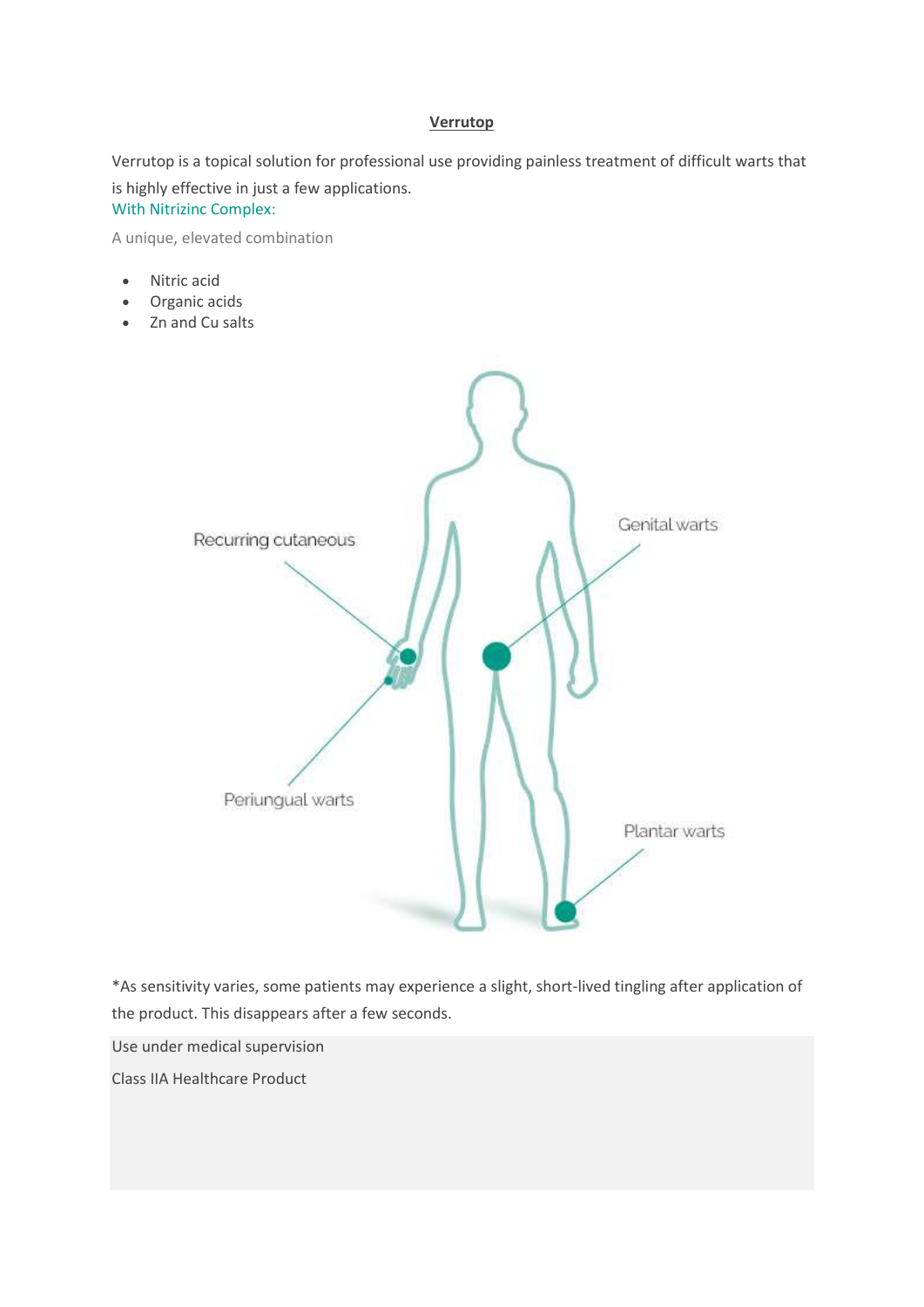Instruction booklet

## How do you apply Verrutop?

Verrutop is easy and quick to apply and doesn't affect the patient's daily life.



Break the ampoule



Insert the capillary to extract Verrutop®



Fill the applicator with the product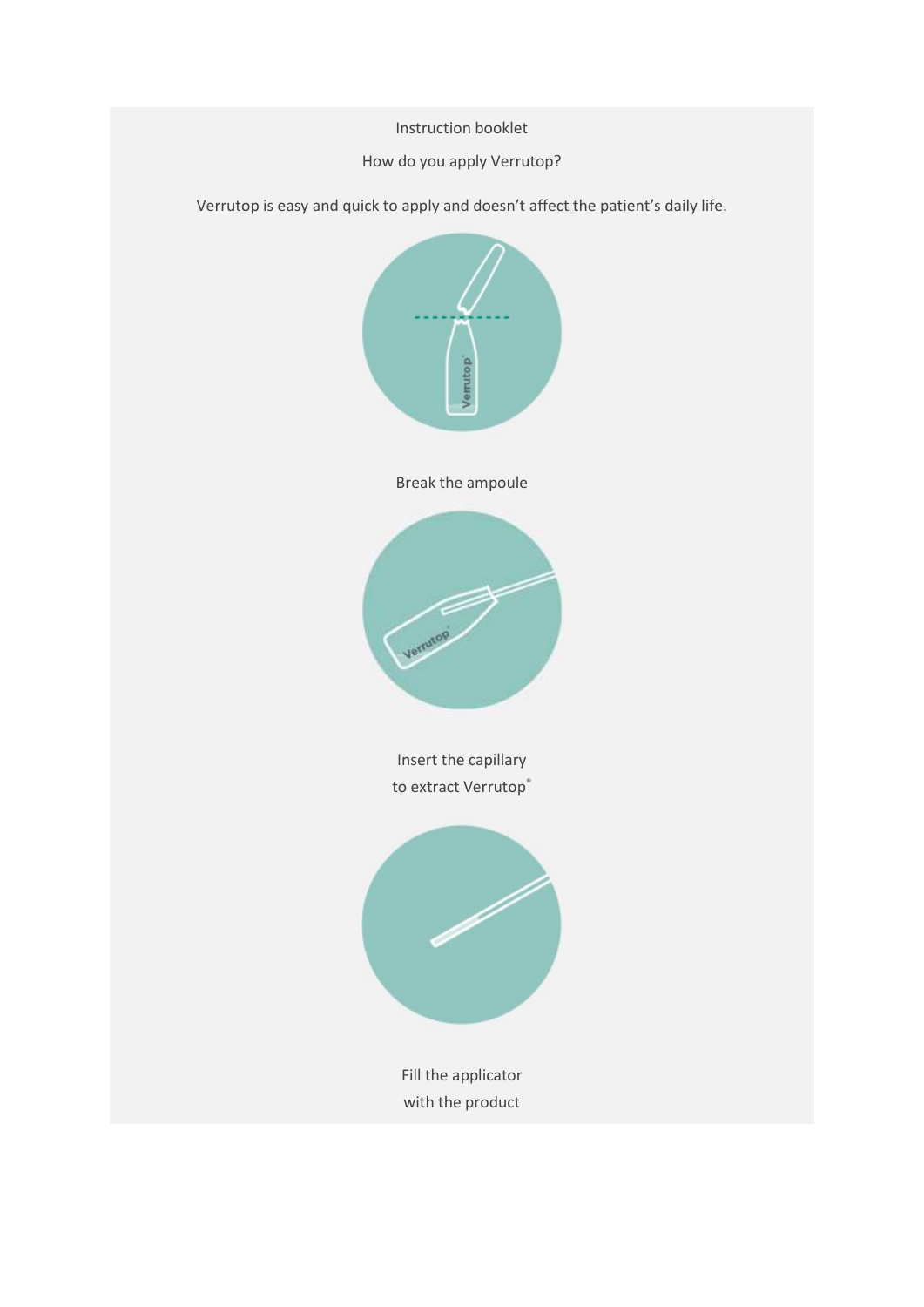

# Apply the product with the capillary directly on the wart

Apply the necessary quantity of product to cover the wart according to its size but always avoid excess. If re-application is necessary wait 15 to 30 seconds between applications. The patient must be assessed by a health professional after a minimum period of 1 to 2 weeks, depending on the location to evaluate elimination of the wart or to re-apply the product if necessary. Treatment could be repeated for up to a maximum of six sessions, separated by a minimum period of 7 days. Check the product information leaflet for further information and warnings.

See how to eliminate verrucas with Verrutop® with Dr Ogalla. See video

Quick and painless\* application

One applied to the warts, it produces a painless mummification of the damaged tissue that causes the wart to detach automatically as healthy skin forms.

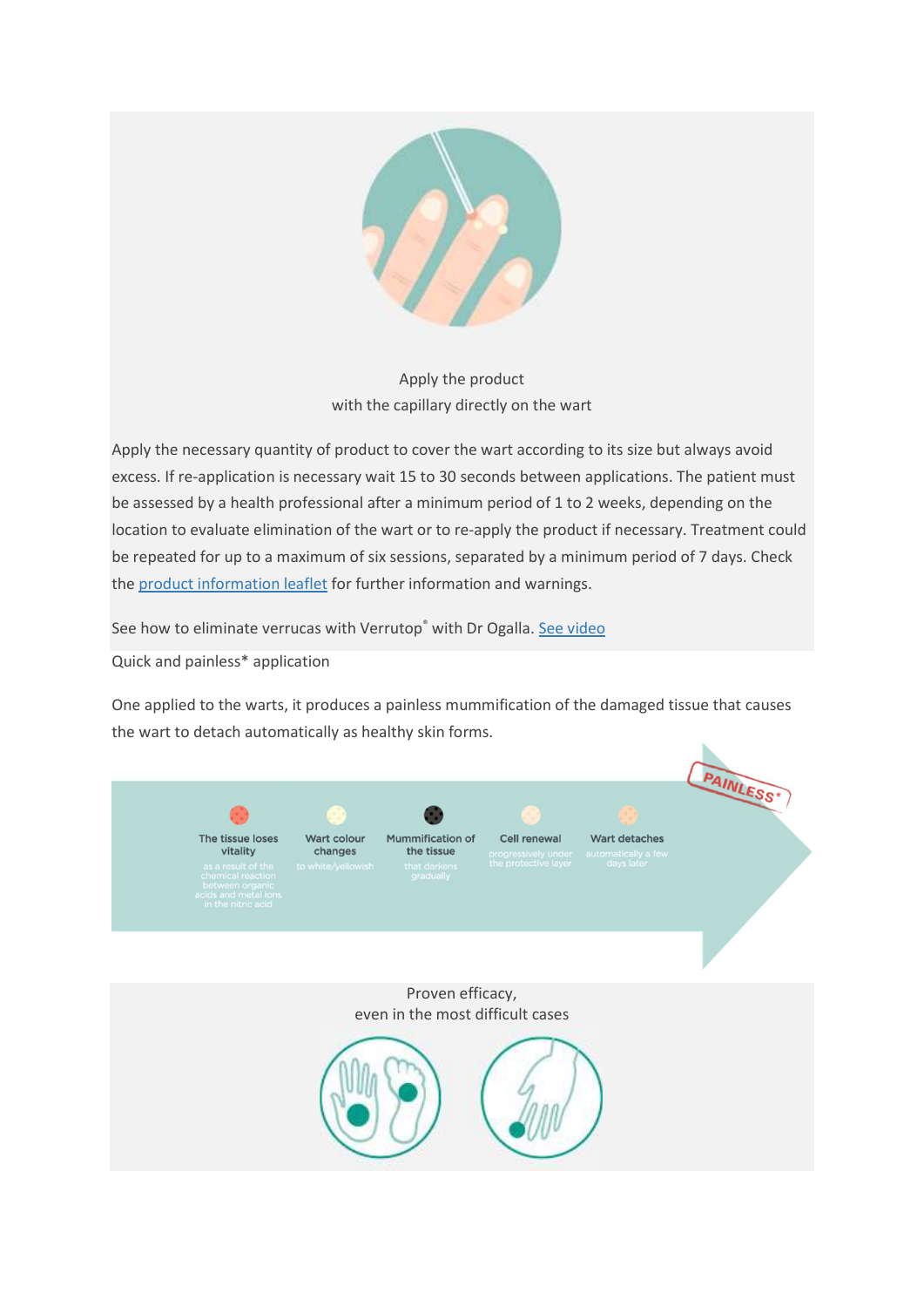#### 90%

of patients cured after a maximum of 6 treatment sesions<sup>1</sup>. Average: 3 sessions.

#### 87%

of patients cured after a maximum of 4 treatment sessions<sup>2</sup>. 49% of them cured after only one session

Efficacy in palmoplantar warts resistant to cryotherapy<sup>3</sup>

### 72%

responded totally or partially to treatment with Verrutop®



% cured plantar warts

#### 59%

disappeared after 1-3 applications of Verrutop®